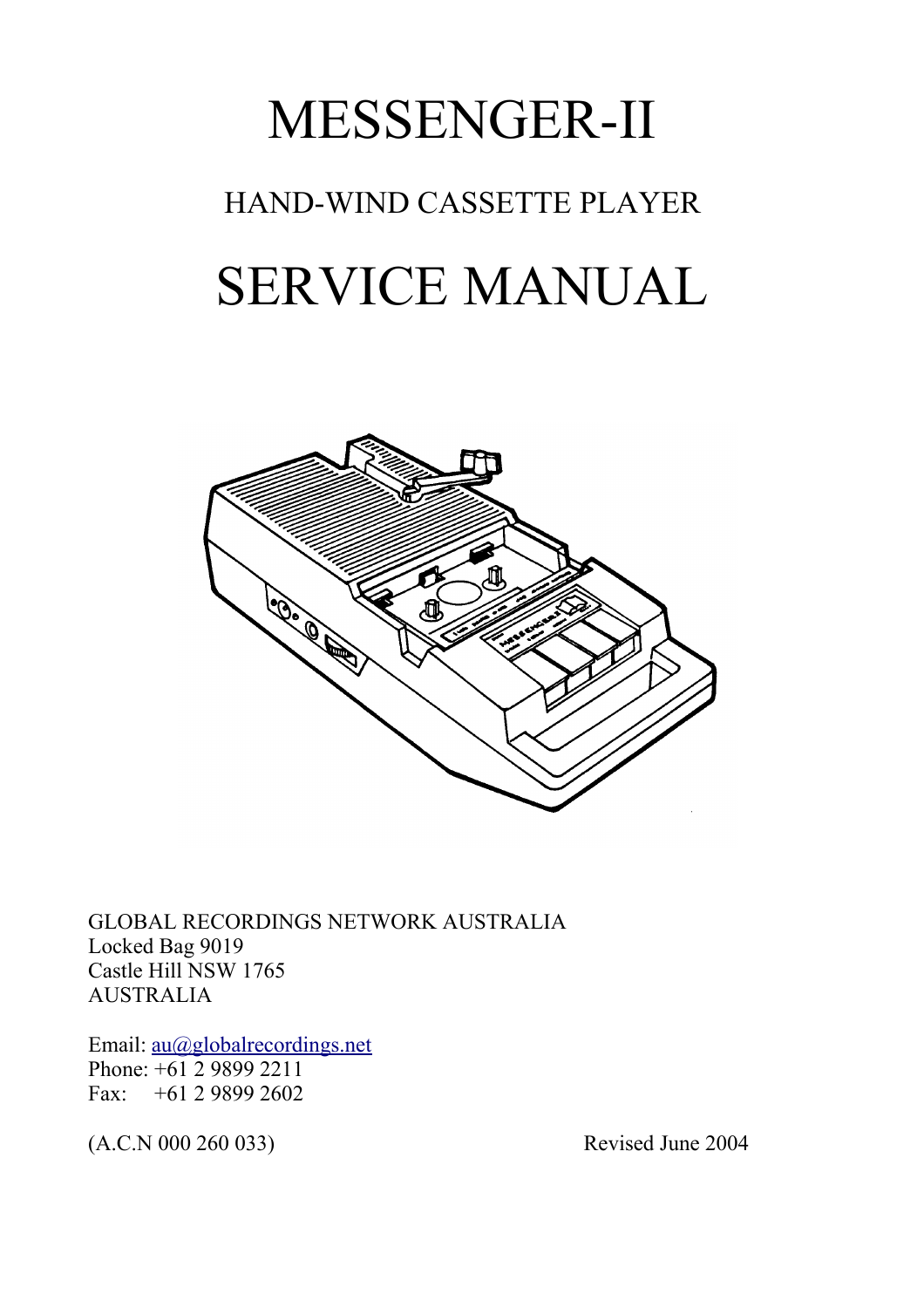#### **MESSENGER-II HAND-WIND CASSETTE PLAYER SERVICE MANUAL**

# **INTRODUCTION**

Language Recordings has produced the Messenger-II player because of the worldwide demand from missions and churches for a compact, reliable cassette player that is not dependent on batteries or other costly power sources.

The purpose of this service manual is to provide the necessary technical information, parts lists and drawings for those who will be doing in-service repairs and maintenance to these players.

The technical descriptions have been kept as simple as possible and have been prepared with the nontechnical person in mind. As well as providing this Service Manual and any necessary spare parts, we believe in the concept that "prevention is better than cure", and we strongly recommend that where any "Messenger-II" players are put into use that those using them should be given careful instructions in the basic care and maintenance of those players.

(See 'Care of Cassette Players' on operating instructions leaflet).

The Messenger-II Player is produced in two different 'formats':

a. Player Designation: LRI-03M = Plain Mabuchi i.e. Mabuchi Generator.

b. " " LRI-03MP = Mabuchi with Power i.e. Mabuchi Generator plus Mains Power Transformer.

# **TABLE OF CONTENTS**

| Introduction.                                            |           |
|----------------------------------------------------------|-----------|
|                                                          | 2         |
|                                                          | $3 - 5$   |
| How to Order Parts.                                      | 6         |
|                                                          | 7-8       |
|                                                          | 9         |
|                                                          | $10 - 11$ |
|                                                          | $12 - 13$ |
| Mechanism Assembly - Parts List and Drawing M-05         | $14 - 15$ |
| A.C. Power Supply Assembly - Parts List and Drawing M-06 | 16        |
| Circuit Board Assembly - Parts List and Drawing M-07     | 17        |
|                                                          | 18        |
| Circuit Diagram M-09.                                    | 19        |
|                                                          | $20 - 21$ |
|                                                          | $22 - 23$ |
|                                                          | 24        |

# **EQUIPMENT & SPECIFICATIONS FOR TESTING**

#### NECESSARY EQUIPMENT

#### 1.Basic

- a. Multimeter With approx. 2-3v A.C. range, full deflection. e.g. A meter with a sensitivity of at least  $100k/volt$
- b. Dummy Load 7.5 ohms resistance and lead; or external speaker(8ohms).
- c. D.C. Power Test Lead To allow measurement of voltage  $&$  current. (Ref. Figure 1 $&3$ )
- d. Test Tapes 6.3 KHz at 15dB for Head Azimuth.
	- 1 KHz at OdB for current consumption & output level.
- e. 6y regulated power supply or 6y battery pack,  $(Fig. 1&3)$

Note: Language Recordings is prepared to supply any of the above equipment to those who do not have ready access to such.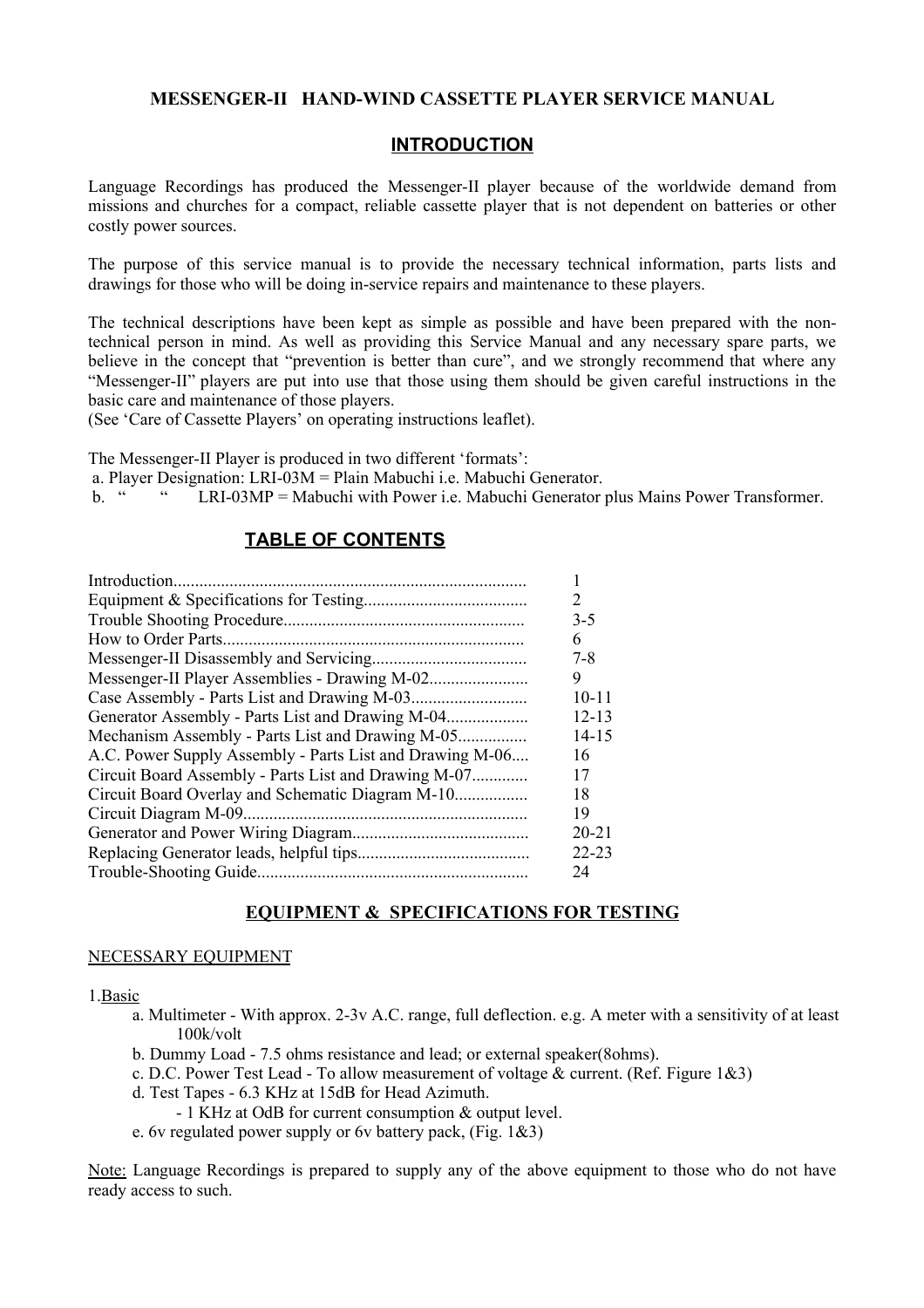#### 2. Optional

- a. Oscilloscope (a)
- b. Frequency counter ) desirable for major servicing
- c. Cassette Torque Meter ) centres.
- d. Signal Generator helpful for trouble shooting of circuit board.

#### **MEASUREMENTS & ALIGNMENT**

1. Supply voltage for testing:  $6v +1$ -  $0.2v$  Measure the voltage across supply used for testing, with 1Khz tape playing at full volume into dummy load (fitted to external speaker socket). If the voltage is outside of tolerance, incorrect readings may be obtained for other tests.

#### 2. Generator Output Voltage: Must be over 4.5v

Measure voltage across the Generator Leads at the Circuit Board while playing 1 KHz tape at full volume into dummy load, and cranking at normal speed.

#### 3. Playback Head Azimuth Adjustment:

(NOTE. A dot on the Name Plate Label, C120 indicates the location of a hole in the Front Case provided for the insertion of a small screwdriver to adjust the head alignment screw).

After cleaning and demagnetising playback head, adjust the volume control to maximum and use 6.3KHz -15dB test tape to adjust the head azimuth. Adjust output to maximum reading and when satisfied place some contact cement on srew heads to prevent vibration moving them.

(Beware of false harmonic readings) For this reading the oscilloscope is adjusted to the following settings – Sweep range 100-1K; Vertical gain 1/100. If an oscilloscope is unavailable a multimeter may be used.

#### 4. Motor Speed Adjustment

Use the 1KHz -11dB tape to adjust the speed (1000-1010Hz) on the digital frequency counter, or digital multimeter with frequency range. The adjustment is made by inserting a small screwdriver through the small hole in the top of the drive motor and turning the adjusting screw.

#### 5. Output Level Adjustment

Using the 1KHz -11dB tape, check the output level. It should measure about 3.6 volts peak to peak. If necessary adjust the variable resistor VR2 to achieve the desired output. Too high a level will cause distortion(clipping of the waveform).

If an oscilloscope is not available use the following procedure.

i.) Using an extension speaker plug and a piece of wire, fit a dummy load of 8.2 ohms across the plug. (See Fig. 2)

ii.) Attach an AC volt meter with approximately 5-10 volts full scale deflection.

iii.) With a 1KHz -11dB tape at maximum volumethe output should be 1.3 volts RMS. (Equal to 3.6 volts peak to peak.)

iv.) The same variable resistor adjustment VR2 can be used to obtain the right voltage reading.

### 6. Current consumption:190-270 mA at 6v.

Using the 1KHz -11dB tape and volume at minimum the current should be approximately 130mA, played into an 8.2 ohm dummy load plugged into the external speaker socket. With the volume at maximum the current should be approximately 200mA. If current is excessively high check for free movement of mechanical parts, especially the capstan flyhweel assembly and the pinch roller.

7.Wow and Flutter: Less than 2% Play 1 KHz tape and listen for clear tone, or observe wave stability on oscilloscope. Set up the Oscilloscope as for Azimuth Alignment and check stability at the right hand side of the screen. Variation should not exceed 2% of screen width. Rapid fluctuation usually indicates a bent capstan, while slower fluctuation (about 1 second duration) would indicate a worn pinch roller or other drive component.

8.Take up Torque: 35-60 gm/cm Measured with cassette torque meter. Too much torque tends to raise current consumption of the machine. Low torque can cause tape to wrap around capstan.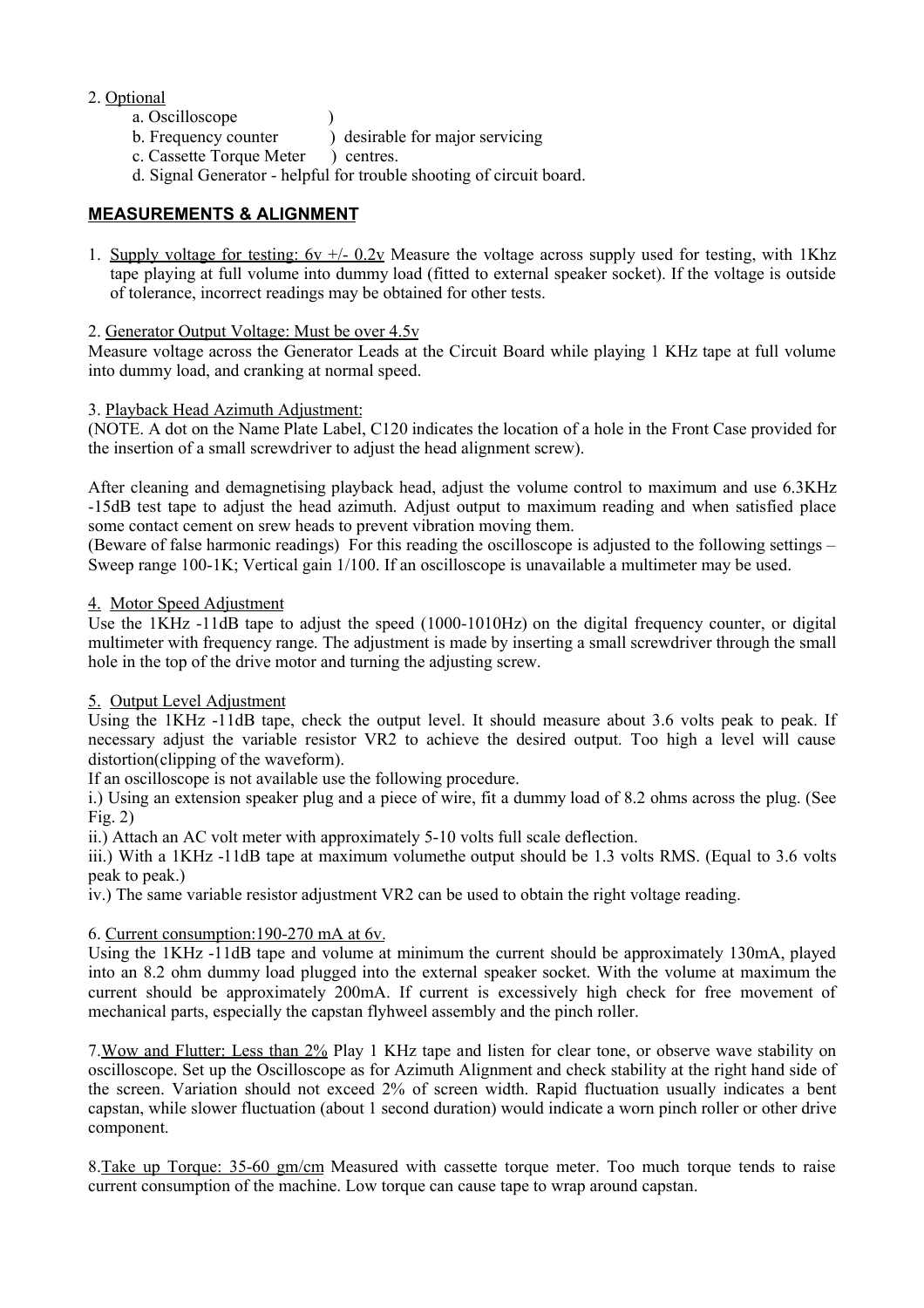# **TROUBLESHOOTING PROCEDURE**

#### INTRODUCTION

The key to efficient, effective repair is a logical approach to troubleshooting and diagnosing the fault. The first step in any troubleshooting process is to examine carefully all the symtoms of the fault. This investigation should guide us to a limited range of possible problem areas in the machine. At the same time we need to eliminate areas that are functioning correctly. This enables us to focus attention on a particular part of the machine and should help us to locate and rectify the fault as quickly as possible.

This first step could be called the "mapping" step since the effect is to map out the problem areas for further investigation. It is important to do a complete "mapping" of the machine before proceeding to analyse each of the areas which may have caused the trouble. Premature assessment of a fault, without logical and thorough investigation, can result in unnecessary removal of parts for observation, needless replacement of good parts, tampering with adjustments that should be left alone, and, in general, wasting a lot of valuable time.

The service manual is an essential part of the "troubleshooter's" equipment. The information provided in the drawings, circuit diagrams, block diagrams, parts list, etc. will help us to quickly isolate a fault to a single area of the machine.

The novice or layman in the area of electronic repair should not be overawed by the apparent complexity of the service manual. The manual has been prepared with the non-expert in mind and we trust that the instructions given will be clear enough for all to follow. Regular experience in maintenance and repair of the Messenger-II will soon help the novice to become familiar with the parts of the machine most likely to give problems. Those who only carry out repairs on odd occasion s or in emergencies need to take special care and be aware that hasty action or diagnosis of the problems may lead to a lot more expense and time expended than is really necessary.

# **TROUBLESHOOTING PROCEDURE**

The three major areas of the troubleshooting map that need to be considered when working on a Messenger-II player are:-

- 1. The generator assembly
- 2. The cassette mechanism
- 3. The amplifier

# 1. The Generator Assembly

The generator assembly is probably the most straight forward mechanism within the Messenger-II player, consisting of a drive train of gears and pulleys. However, it is subject to more wear than any other part of the machine and usually requires a greater amount of maintenance.

# 2. The Cassette Mechanism

The cassette mechanism can be further broken down into smaller areas, e.g. Motor, keyboard, fast forward mechanism etc. and each of these can be examined as separate entities. Keep in mind that a machine takes a source of motion and processes it so as to fulfill some useful purpose. For example, the motor provides the motion necessary to move the tape within the cassette case. It does this via a belt, pulleys and wheels. As another example, a finger can be the source of movement. It can be used to depress a key which then directs the motion from the motor to drive the tape forward, into rewind, play, or if the stop key is depressed, to halt all tape motion.

#### 3. The Amplifier

When considring the amplifie we also need to take into account the playback head, volume control,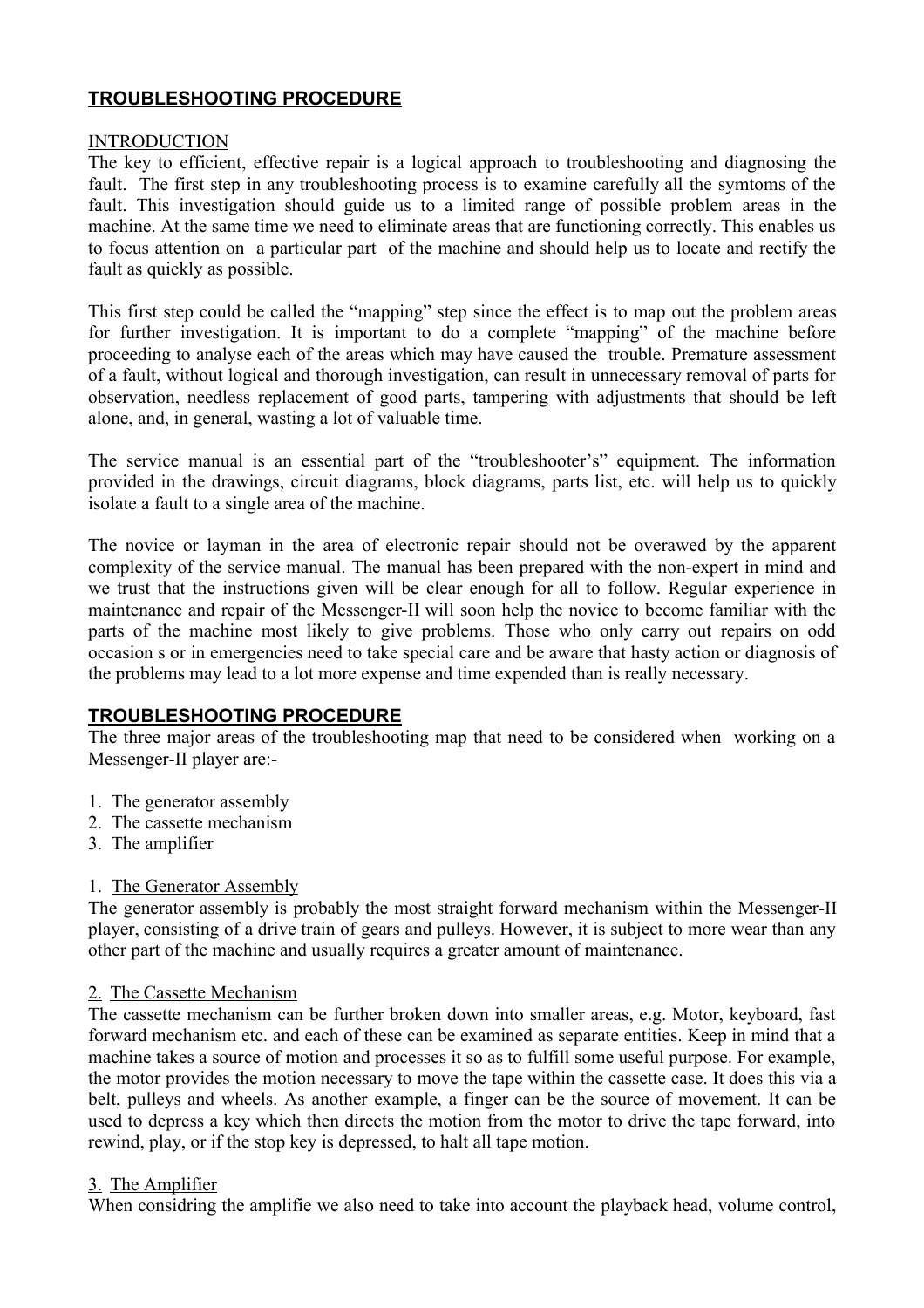extension speaker socket and speaker. The magnetically encoded signal on the tape produces a very weak signal in the playback head as it passes over it. This is then amplified for the purpose of driving the speaker.

# SAMPLE PROCEDURE - 1

Symptoms of faulty player. The Messenger-II player will not operate at the correct speed when powered by its own generator.

# Preliminary Diagnosis

At first consideration you cannot help but be equally suspicious of the three main areas -

- 1. The generator belt may have slackened with age or the generator itself may have failed.
- 2. The cassette mechanism could have a faulty motor, a jammed pinch roller etc.
- 3. The amplifier could have a fault which causes it to drain an excess amount of current from the generator.

You need to eliminate as many areas of the "map" as you can and concentrate on the one area at fault.

#### Procedure for investigation

- 1. Plug in an extenal 6v D.C. Source. If the player now works correctly and does not draw excessive current, then the generator most likely is at fault. Conversely, if the player still does not work then the generator is probably not at fault and the fault lies in one of the two other areas.
- 2. Check the motor by disconnecting it from the circuit board and connecting it to a seperate 6v D.C. Power supply. If motor and mechanism operate, they are probably not at fault. If motor speed appears to be slow, investigate current consumption of motor or replace motor.
- 3. Investigate current consumption of circuit board, or replace circuit board.

By following this type of procedure you are successfully reducing the areas in which you need to look for the fault and by carrying out tests like these on each of the possible areas of failure you will be able to locate and identify the offending component.

# SAMPLE PROCEDURE - 2

Symptoms of Faulty Player: No sound.

### Preliminary Diagnosis

The fault is probably in the amplifier but, before proceding to investigate this, do the following quick checks :-

- 1. Check the cassette tape. Is it broken, jammed, or simply stopped at its end?
- 2. Check the cassette mechanism. In play mode is the mechanism working correctly and pulling the tape across the playback head?

If both of the above checks show that the cassette and mechanism are satisfactory we can then move on to investigate the amplifier chain. Note that there are 3 main sections of this:-

a) The speaker and extension speaker socket.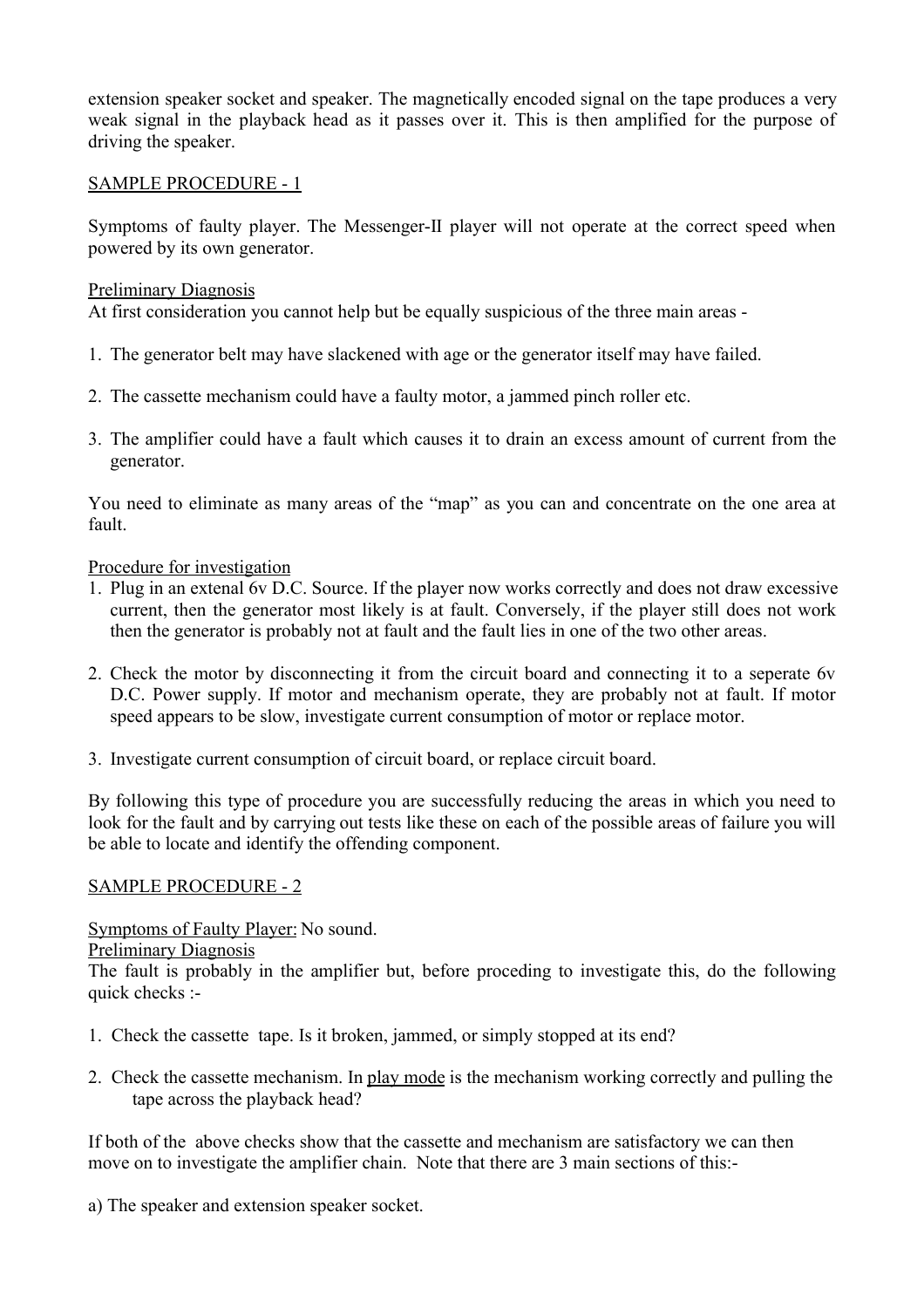b) The amplifier section of circuit board. c) The playback head. (refer also to block diagram, fig. 5, p.4)

#### Procedure for Investigation

- 1. Plug an extension speaker into the extension speaker socket. This effectively by-passes the player's own speaker and introduces a new one. If the extension speaker works, then either the speaker in the player is faulty, or else there is possibly a fault in the switch which is located within the extension speaker socket or a broken wire.
- 2. If Procedure 1 produces no result, move on to the amplifier board. First, check this visually to see if there are any obvious broken or loose connections. These should be resoldered. If no sound results, place finger on both connections of the lead from the head where it  $3$  joins the circuit board and turn volume up. If no noise is heard the circuit board is possibly at fault and should be replaced.
- 3. If Procedure 2 produces noise, proceed to check the playback head and its connections. Use a mutimeter to check the wires from the head to the amplifier board. if the connections are satisfactory the head should be replaced.

# **Messenger-II PLAYER PARTS LIST HOW TO ORDER PARTS**

# 1.INTRODUCTION

a. SERIAL NUMBER: Example of a serial No. 09-89 M DCEC 00022 The serial number, as found both inside and outside the player, is composed of three main parts.

i. Date of manufacture '09-89' Letter- 'M' Designates what generator type is used, and whether A.C. power supply is included, e.g. M= Mabuchi, MP= Mabuchi with A.C. Power.

ii. Batch Letters - These designate the revision batches of the main assemblies in the machine. These are essential for supply of correct repalcement parts. They are stamped on each assembly as indicated on the parts drawings and are listed in the serial number in the following order - Case Assembly - Generator Assembly - Mechanism Assembly - Circuit Board Assembly.

iii. Machine No. - Identifies the particular machine.

e.g. Model Letters Batch Letters Machine No. M D C E C 00022

b.PARTS NUMBERS: Example of a Part No. 5G217

These consist of -

i. A prefix letter '5G' which indicates which assembly the part is from, and thereby on which drawing it is shown.

ii. A single digit numeral to indicate major part revisions or alternative types. These are listed underneath each other in the parts list, and must be determined when ordering parts. An 'x' indicates alternative types of the part, and that appropriate type no. must be selected from the parts list when ordering. (The '5' is a computer prefix) e.g. Gx17 refers to G117 or G217 in parts list.

iii. A two digit numeral to identify the particular part in the assembly. Assembly Letter Type No. Part No. e.g. Part No. B104 B 1 04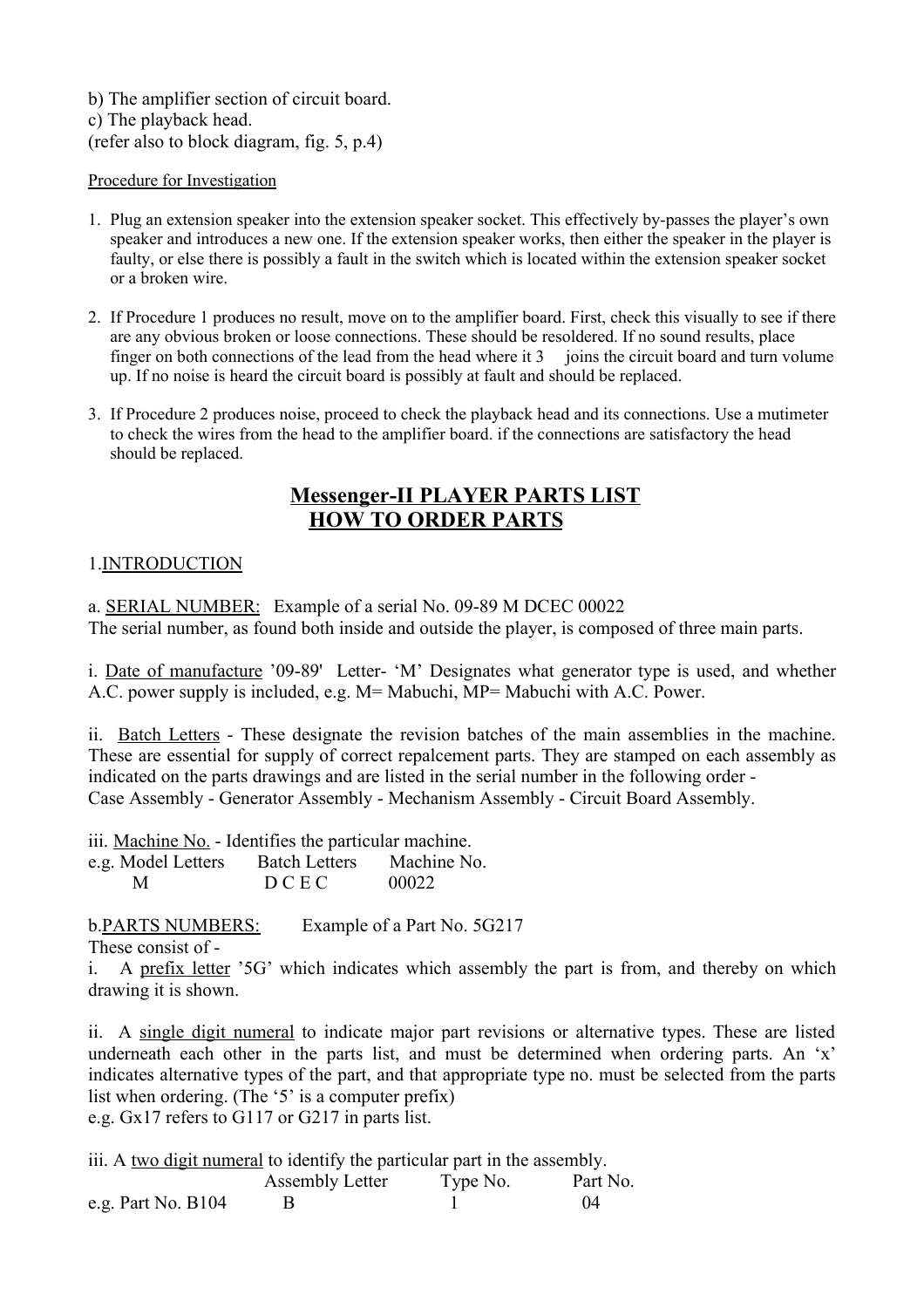# 2. HOW TO ORDER PARTS.

Please identify the part from Parts Drawings, and write both its Part No. (including appropriate type), and Name plus Quantity.

Also, please include complete Serial Number/s of the player/s for which the parts are required. If the parts are for spares for a a quantity of players, then the most common Model Letters and Batch Letters would be sufficient.

Sample Order

| <b>QUANTITY</b> | PART NO.    | <b>NAME</b> | <b>SERIAL NO.</b> |
|-----------------|-------------|-------------|-------------------|
|                 | $05 - G104$ | Gen. Belt   | $MP-DCEC-01548$   |

If possible, please try to explain what is the fault in worn parts and what may have caused them to fail. Also describe the symptoms of the fault and the in-service age of the player. This will greatly help us to develop a better player for the mutual benefit of all users of these players.

# MESSENGER-II DISASSEMBLY AND SERVICING

Please refer to Drg. M-02

To Open Case (See also drg. M-03)

- a) Unscrew the Crank arm Assembly G150 by raising the handle and turning it anticlockwise (opposite direction to the arrow). This may require a sharp tap on the winding arm to begin the unwinding.
- b) Remove 5 screws (4 Case Screws C114 and one Handle Screw C115) in back of case. Carefully pull the two halves fo the case apart while keeping them parallel to each other. There may be some resistance at first, until the Crank Shaft G109 is pulled through the Upper Crank Bearing C106, but pull the halves apart carefully as the generator wires may be broken. It is now possible to unplug socket connector G141 on Mabuchi player without power, and socket connector p112 on Mabuchi player with power, from the circuit board and so separate the two halves of the player case. Note: Be careful not to pull on the wires. Grasp the socket connector between thumb and forefinger from above and gently ease out with the help of a small screw driver.

#### 2.To Remove Mechanism 05-M200 and Circuit Board Assemblies.

( See also drg. M-03, M-05)

- a) Buttons (keys) M102, M103, M104, M105 must be in OFF position.
- b) Desolder the two wires from the Speaker C103, and unplug PIN connector.
- c) Unscrew the Spacer Post C112, Motor Plate Screw S12 and the Mechanism Screw C116 located near the Clutch Assembly on the mechanism, then lift the mechanism from the Front Case C101.
- 3. Circuit Board Assembly B600. (See also Drg. M-97)
- a. To Remove and Disassemle
- i. Remove Circuit Board Screw M106 and Washer M107. Loosen the Side Plate Screws M108 and then move the assembly sideways from the mechanism.
- ii. If the circuit board is to be replaced, desolder all wires from the circuit board, noting their colour and position on the board. Remove the two D.C. Socket Screws S02 and the Dress Ring B207 from the External speaker Socket B206 and them remove the Side Plate B208. Remove the Volume Control Screw S01 and Wheel B202.
- b. To Reassemble and Replace
- i. Replace Volume Control Wheel B202 and Screw S01
- ii. Attach Side Plate B208 with Screws S02 and Dress Ring B207.
- iii. Position the Circuit Board Assembly correctly on the mechanism, by pushing the slots of the Side Plate firmly against the Side Plate Screws M108 before tightening them. Then replace Circuit Board Screw M106 and Washer M107.
- 4. Servicing the Mechanism M100 (See also drg. M-05)
- a) With the mechanism removed from the case, all pars of it are easily accessible for adjustment and replacement of parts.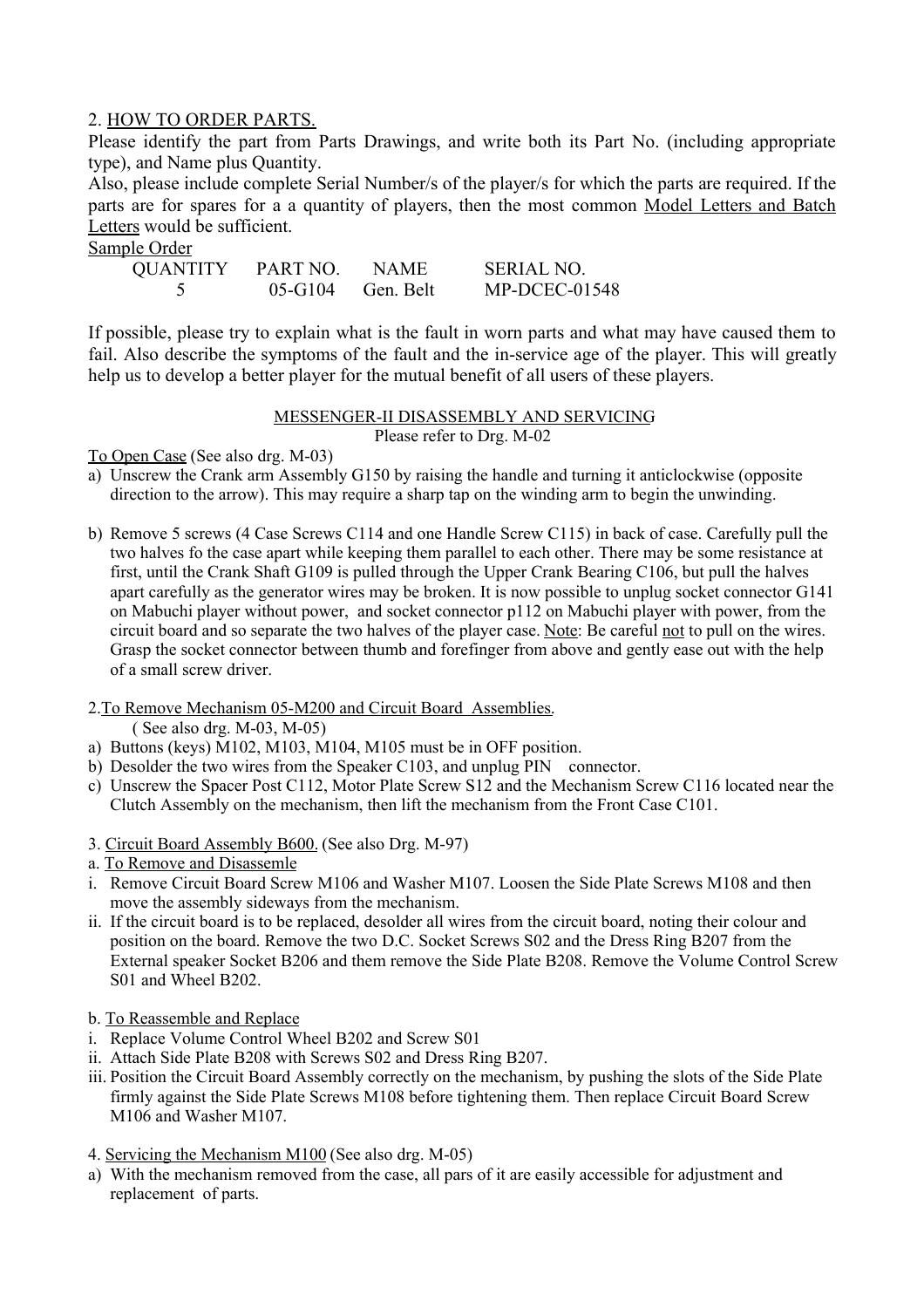- b) Before removing any part, note it's position and method of retention. Also observe other associated parts which may be disturbed during removal, such as springs and washers. Very carefully remove the small components, such as 'E' clips, which may be easily lost.
- c) If the Flywheel is removed, care should be taken that its capstan shaft is not knocked in any way during handling. Any damage to the capstan shaft would cause the player to produce a rapidly wavering sound. After replacing the Flywheel, or removing the Flywheel Retainer Plate, its endplay should be checked. This should be 0.005" - 0.010" (0.13 - 0.25 mm). If this is incorrect, it should be adjusted as follows:
	- i. Make certain the 3 screws securing the Flywheel Retainer Plate are tight. N.B. Do not overtighten any screws on the mechanism.
	- ii. Using a screwdriver, adjust the End Thrust Bearing in the Retainer Plate until there is a slight gap between the bearing and the end of the shaft of the Flywheel.
	- iii.Remove the Drive Belt M120 from the Motor Pulley. Move the Flywheel up and down to feel the end-play, while slowly screwing the Thrust Bearing in, until the end-play just disappears. Then unscrew the Bearing 1 turn and check that the Flywheel has the correct amount of end-play and spins freely.
	- iv.Replace the drive belt, and seal the Thrust Bearing in place with contact cement.
- d) To replace the Playback Head M114, unsolder the wires, remove only the screw nearest the pinch roller. Then move the Head sideways out from under the other screw. If the Playback Head is replaced or disturbed, its azimuth angle will need to be adjusted to ensure correct playback of all frequencies. This is achieved by adjusting the spring loaded mounting screw while playing a 6.3 KHz at -15dB alignment tape, and adjusting for maximum signal level (please refer to testing procedures). If a special alignment tape is not available, a good music passage on a commercially produced tape may do. Listen for sharpness of high frequency parts of the music. Finally, seal the alignment screw which contact cement.

Azimuth Alignment tapes may be obtained from Language Recordings Inc., Australia.

e) Before reassembling the machine, check that the Leaf Switch operates properly when the Play Button (Key) is depressed. Check that all moving parts of the mechanism are operating satisfactorily, and check that all springs & 'E' clips are in place and that screws are not loose. N.B. Do not over-tighten any screws on the mechanism.

#### 5. Generator Assembly G100

Servicing of the Generator Assembly G100 other than replacing the Belt, is best carried out by replacing any faulty sub-assembly with a new unit (see parts list). Individual parts may be replaced if it is determined that only one part is at fault.

#### 6. Closing Case

When closing the case check carefully that the lead from the Generator to the circuit board is not touching any moving parts.

#### 7. Re-checking Player Performance.

After repairs or adjustments are completed, re-check the relevant specifications of the player using the test procedures listed under "Equipment & Specifications for Testing". Remove all dirt and dust from the player before closing the case and clean head, capstan and pinch roller as described in the Operating Instructions.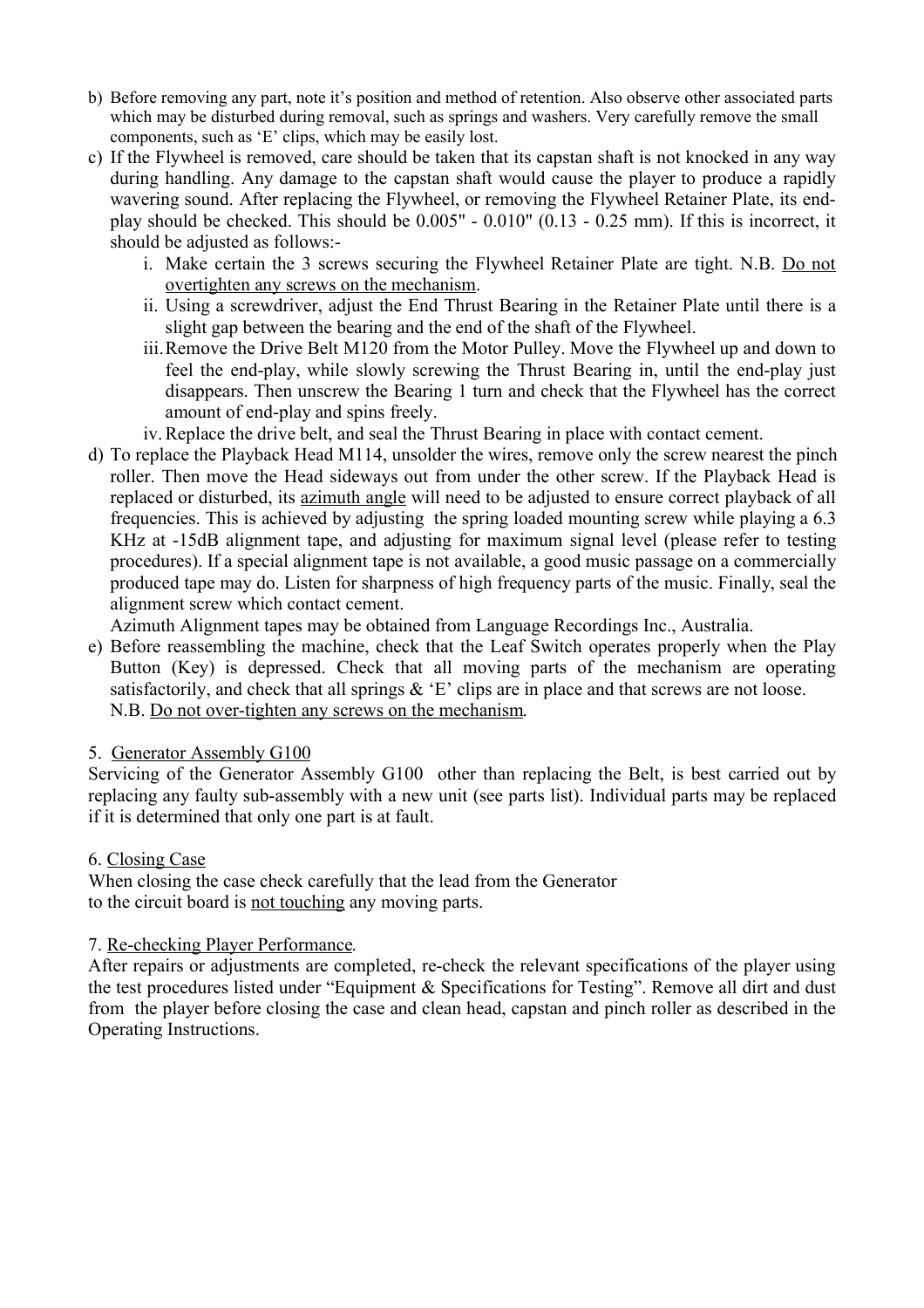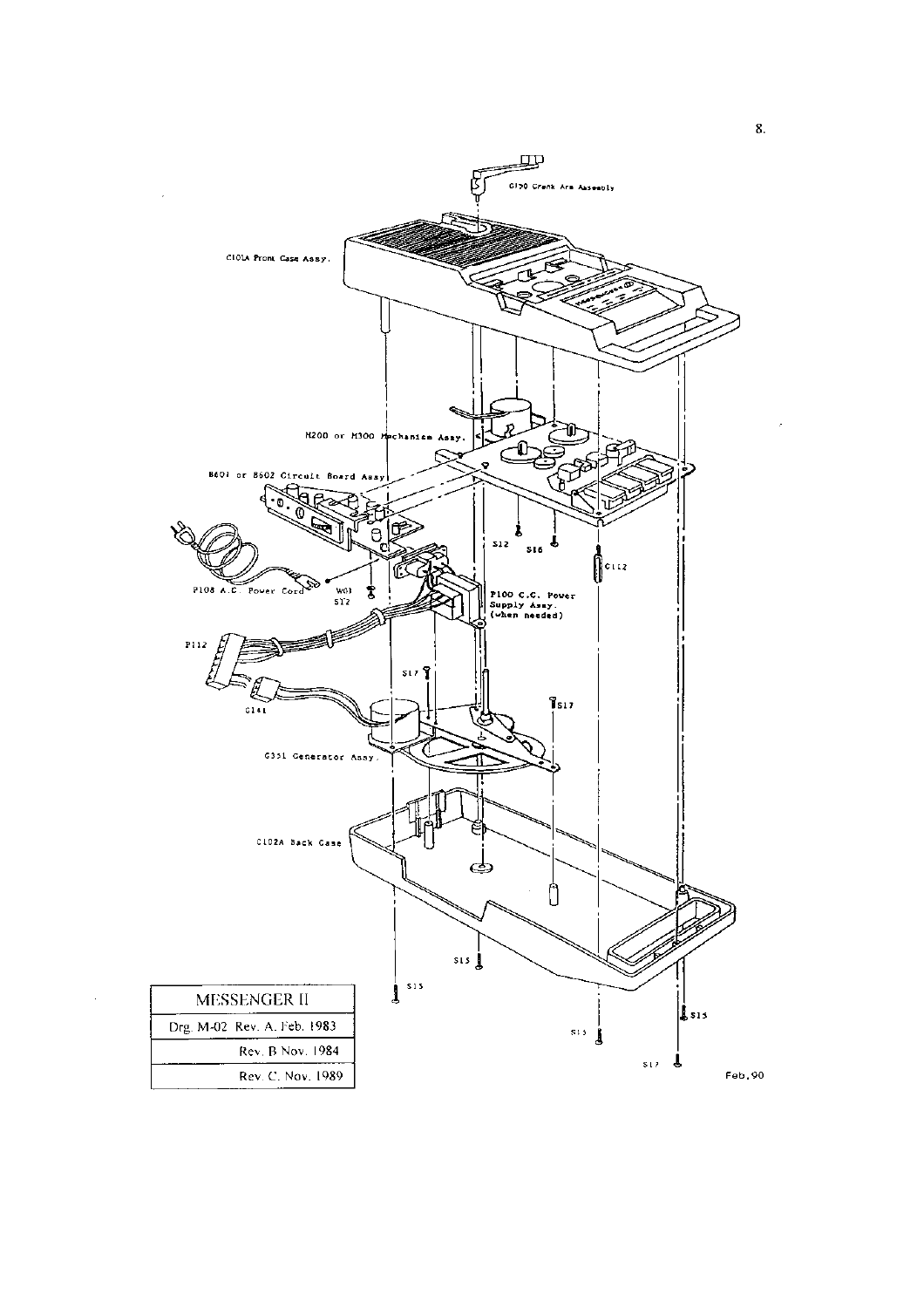# **Messenger-II PLAYER PARTS LIST CASE ASSEMBLY - No. C100**

#### NO. PART DESCRIPTION

| C <sub>101</sub> | <b>Front Case</b>                                       | Moulded ABS, includes C108 - C111.                |
|------------------|---------------------------------------------------------|---------------------------------------------------|
| C <sub>102</sub> | <b>Back Case</b>                                        | Moulded ABS.                                      |
| C <sub>103</sub> | Speaker                                                 | 3" dia, 8 ohms, 0.5 watt, Ferrite or Alnico type. |
| C <sub>104</sub> | Speaker Clamps x2                                       | Pressed steel, 22g                                |
| C <sub>106</sub> | <b>Upper Crank Bearing</b>                              | <b>Acetal Bearing</b>                             |
| C <sub>107</sub> | Cassette Well Cover                                     | Moulded polycarbonate.                            |
| C <sub>108</sub> | Mounting Post 'A' x 2                                   | $1/4$ " x 0.925" machine brass.                   |
| C <sub>109</sub> | Mounting Post 'B'                                       | $1/4$ " x 1.850" machined brass.                  |
| C <sub>110</sub> | Mounting Post 'C'                                       | $1/4$ " x 2.283" machined brass.                  |
| C <sub>111</sub> | Mounting Post 'D'                                       | $1/4$ " x2.600" machined brass.                   |
| C <sub>112</sub> | <b>Spacer Post</b>                                      | $1/4$ "AF x 0.0948" Hex-steel, machined           |
| C <sub>118</sub> | <b>Blanking Plate</b>                                   | Moulded Nylon                                     |
| C <sub>119</sub> | Label-Cassette Cover                                    | "Press STOP button before removing cassette"/     |
| C <sub>120</sub> | Label-Name Plate                                        | Messenger-II: LRI-02                              |
| C <sub>121</sub> | Label-Model M                                           | LRI-02- Mabuchi Generator, D.C. only.             |
| C123             | Label-Model MP                                          | LRI-03MP - Mabuchi Generator A.C. power input.    |
| C <sub>125</sub> | Reflective Sticker                                      | 24mm dia, orange, self adhesive.                  |
| C <sub>126</sub> | Label - Serial No. (2 off)                              |                                                   |
| C <sub>129</sub> | <b>Cassette Well Cover Locks</b>                        | Moulded plastic                                   |
| S <sub>12</sub>  | <b>Motor Post Screw</b>                                 | $M3 \times 0.5 \times 6$ mm, machine screw        |
| S15              | Case Screws (4 off)                                     | $M3 \times 0.5 \times 16$ mm, machine screw       |
| S <sub>16</sub>  | Speaker Clamps screws x2                                | M <sub>3</sub> x 6 self tapping screw             |
| S <sub>16</sub>  | <b>Mechanism Screw</b>                                  | M3 x 6 self tapping screw                         |
| S <sub>17</sub>  | Handle Screw (1 off)                                    | M3 x 10 self tapping screw                        |
| S <sub>17</sub>  | Generator Assembly screws x2 M3 x 10 self tapping screw |                                                   |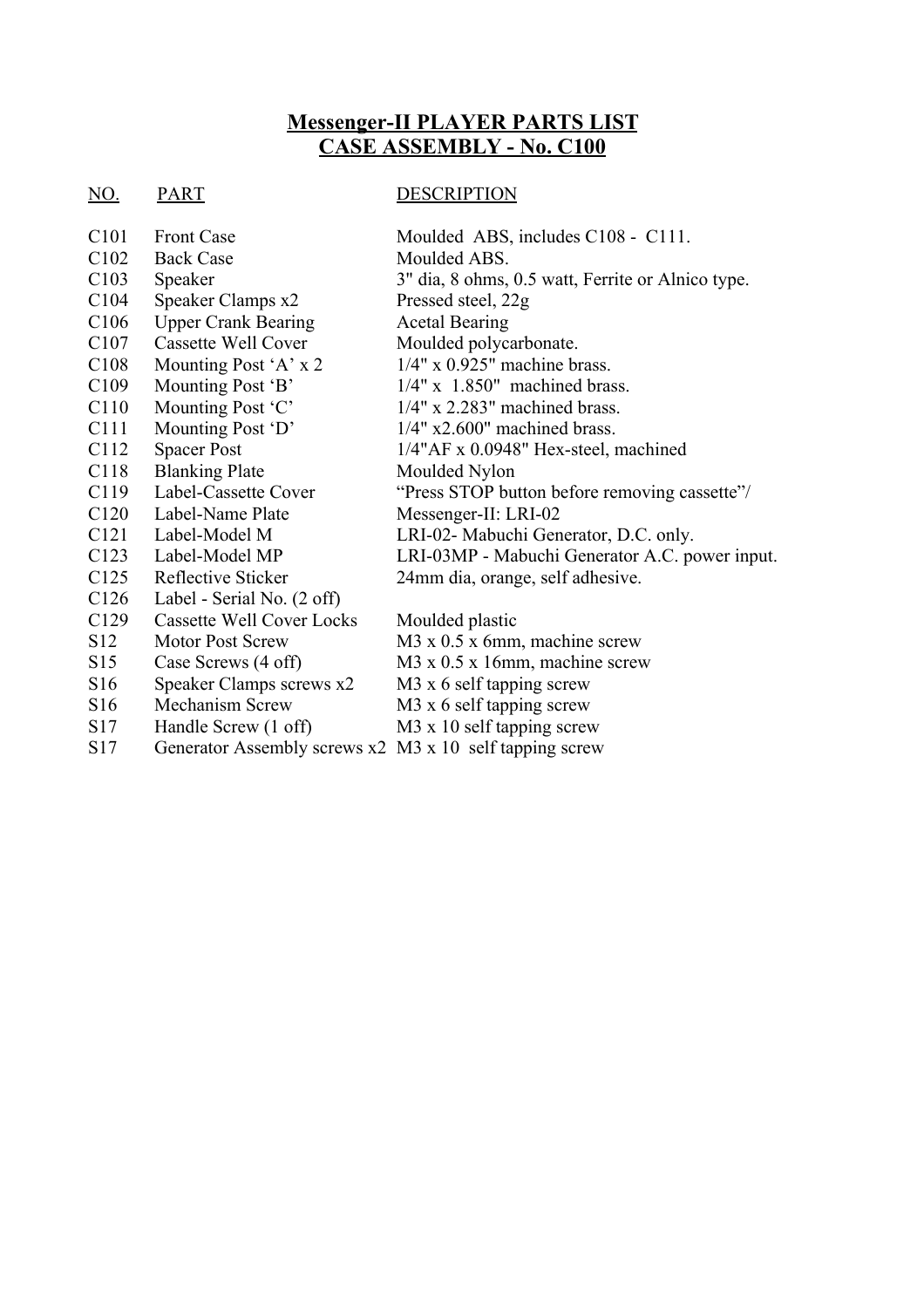

 $\tau$  is  $\tau$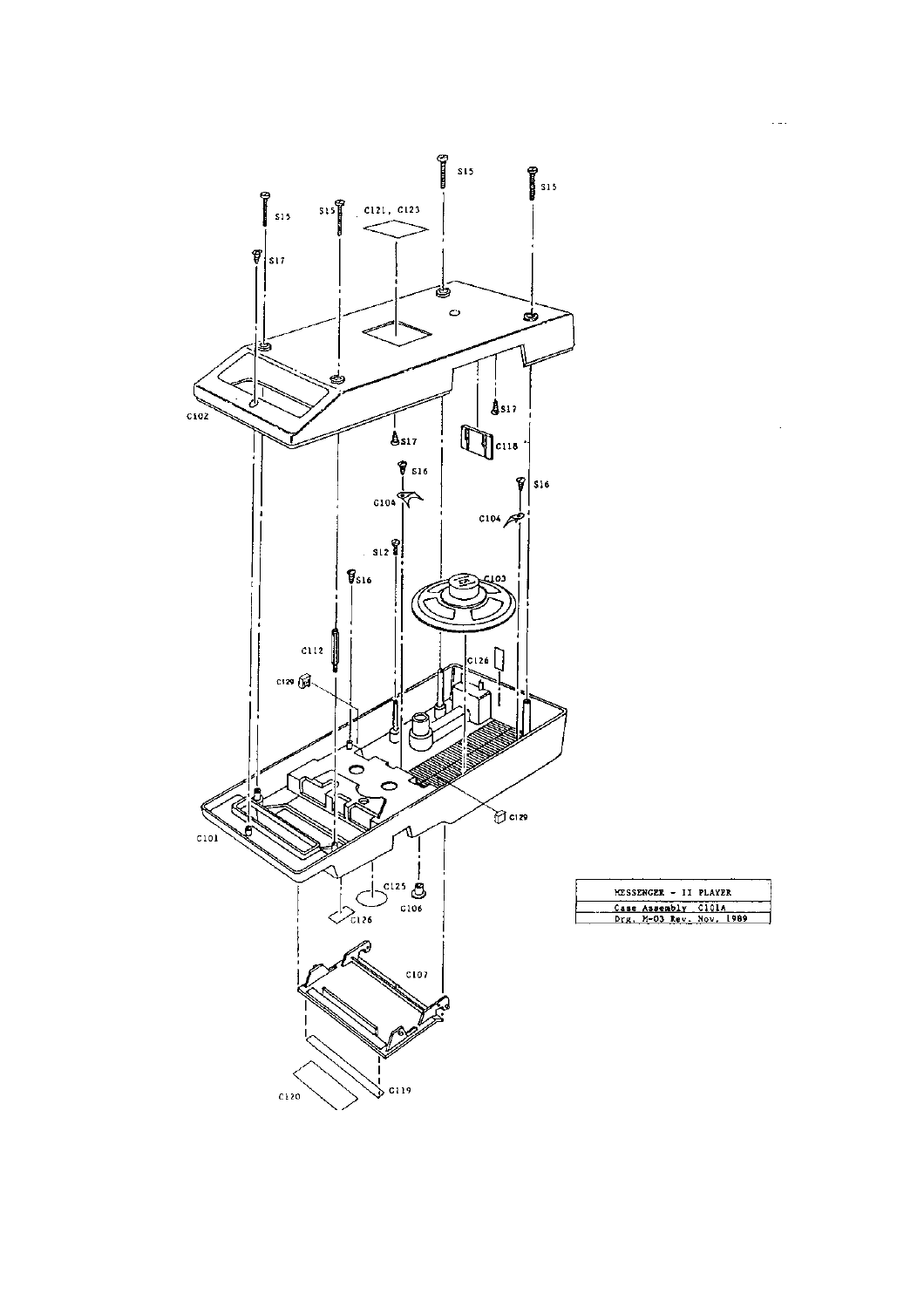# **Messenger-II PARTS LIST GENERATOR ASSEMBLIES - NO. G100**

| NO.              | <b>PART</b>                   | <b>DESCRIPTION</b>                                      |
|------------------|-------------------------------|---------------------------------------------------------|
| G <sub>102</sub> | Pulley Wheel                  | Moulded acetal                                          |
| G104             | Generator Belt                | 2.2mm sq. section, polyurethane.                        |
| G106             | Pulley Wheel Shaft            | Machined steel, 5mm dia.                                |
| G107             | <b>Gear Plate</b>             | Pressed Steel, galv., 20g                               |
| G108             | Gear Wheel                    | Moulded Nylon                                           |
| G109             | Crank Shaft                   | Machined Steel, 1/4 dai.                                |
| G111             | Roll Pin                      | $1/16"$ x $1/2"$ steel pin.                             |
| G112             | Split Pin                     | 1.6 x 12mm steel, split pin                             |
| G117             | Generator                     | Mabuchi RF-370C 15370                                   |
| G118             | <b>Generator Plate</b>        | Pressed steel, galv, 20g                                |
| G120             | <b>Generator Pulley</b>       | $12mm$ dia. x 7mm wide (M)                              |
| G121             | Crank Arm Pin                 | 3/32" dia. x 12mm, tubular alum. rivet.                 |
| G122             | Crank Drive Stud              | Machined steel                                          |
| G123             | Crank Arm                     | Moulded Glass filled nylon                              |
| G124             | Crank Knob                    | Moulded nylon                                           |
| G125             | Crank Hub                     | Moulded glass filled nylon                              |
| G126             | Crank Knob Pin                | Machined steel                                          |
| G132             | Pulley Shaft Nut              | $1/8$ " B.S.W., hex, steel.                             |
| G141             |                               | Generator Socket Connector Utilux H9540-3 KK connector. |
| G143             | <b>Gear Plate</b>             |                                                         |
| G144             | Gear Adjusting Plate          |                                                         |
| G145             | Gear Adj. Plate Rivet         |                                                         |
| G146             | Gear Adj. Plate Root Nut      |                                                         |
| G227             | <b>Lower Crank Bearing</b>    | Moulded acetal .250" I.D.                               |
| P <sub>106</sub> | Cable Tie 150mm               | Moulded plastic                                         |
| P114             | Terminal Clip (large)         |                                                         |
| <b>S06</b>       | Generator Plate Screws x 2    | M2.6 x 4 Taptite Screws                                 |
| S <sub>12</sub>  | Gear Adjusting Plate Screw.   | M3 x 0.5 x 6mm machine screw                            |
| S14              | Generator Screws x 2          | M3 x 0.5 x 3.5mm machine screws                         |
| W <sub>0</sub> 3 | <b>Generator Screw Washer</b> | M3 internal shake proof washer                          |
| W03              | <b>Pulley Shaft Washer</b>    | M3 internal shakeproof (star) washer                    |
| W06              | Gear Adj. Plate Washer        | $1/8 \times 3/8$ washer                                 |
| W07              | <b>Crank Thrust Washer</b>    | $5/32$ " x $3/8$ " x $21g$ flat washer                  |
| W08              | Pulley Wheel Washer           | $M10 \times 5 \times 0.5$ steel washer                  |
| W09              | Crank Bearing Washer          | $1/4"$ x $1/2"$ x 24g flat washer                       |
| W10              | Lower crank Bearing clamp     | Pressed spring steel                                    |
|                  | <b>SUB ASSEMBLIES</b>         |                                                         |

| G110 | <b>Crank Shaft Assembly</b>    | Comprises part nos. G109, G111                          |
|------|--------------------------------|---------------------------------------------------------|
| G116 | <b>Generator Lead Assembly</b> | Comprises twin core wire, plus $G141$ , $2 \times P114$ |
| G138 | <b>Generator Assembly</b>      | Comprises part nos. G117, G120, G116, P106              |
| G142 | <b>Gear Plate Assembly</b>     | Comprises part nos. G143, G146                          |
| G150 | Crank Arm Assembly             | Comprises Part Nos. G121-G126, W07                      |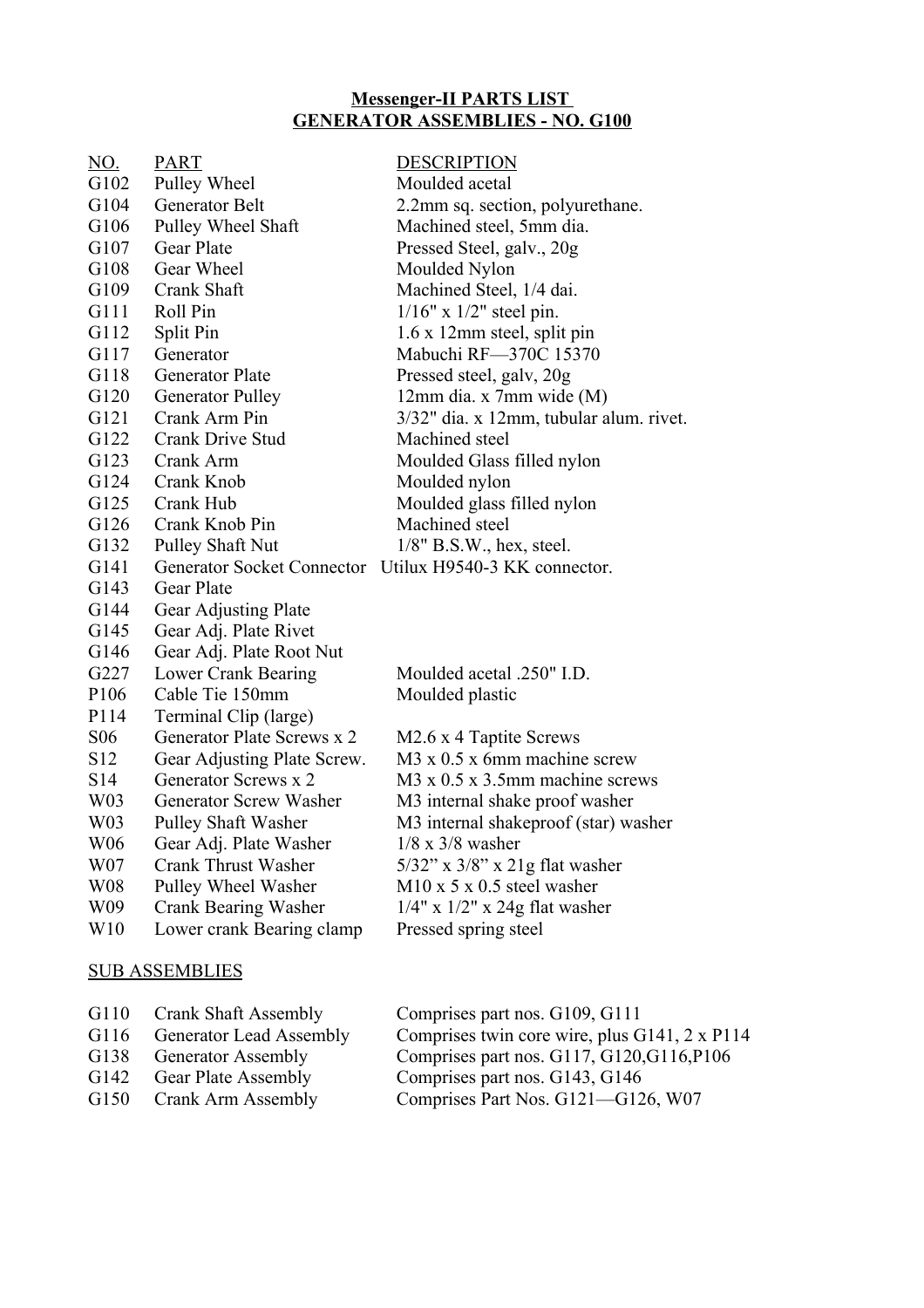

 $\overline{12}$ .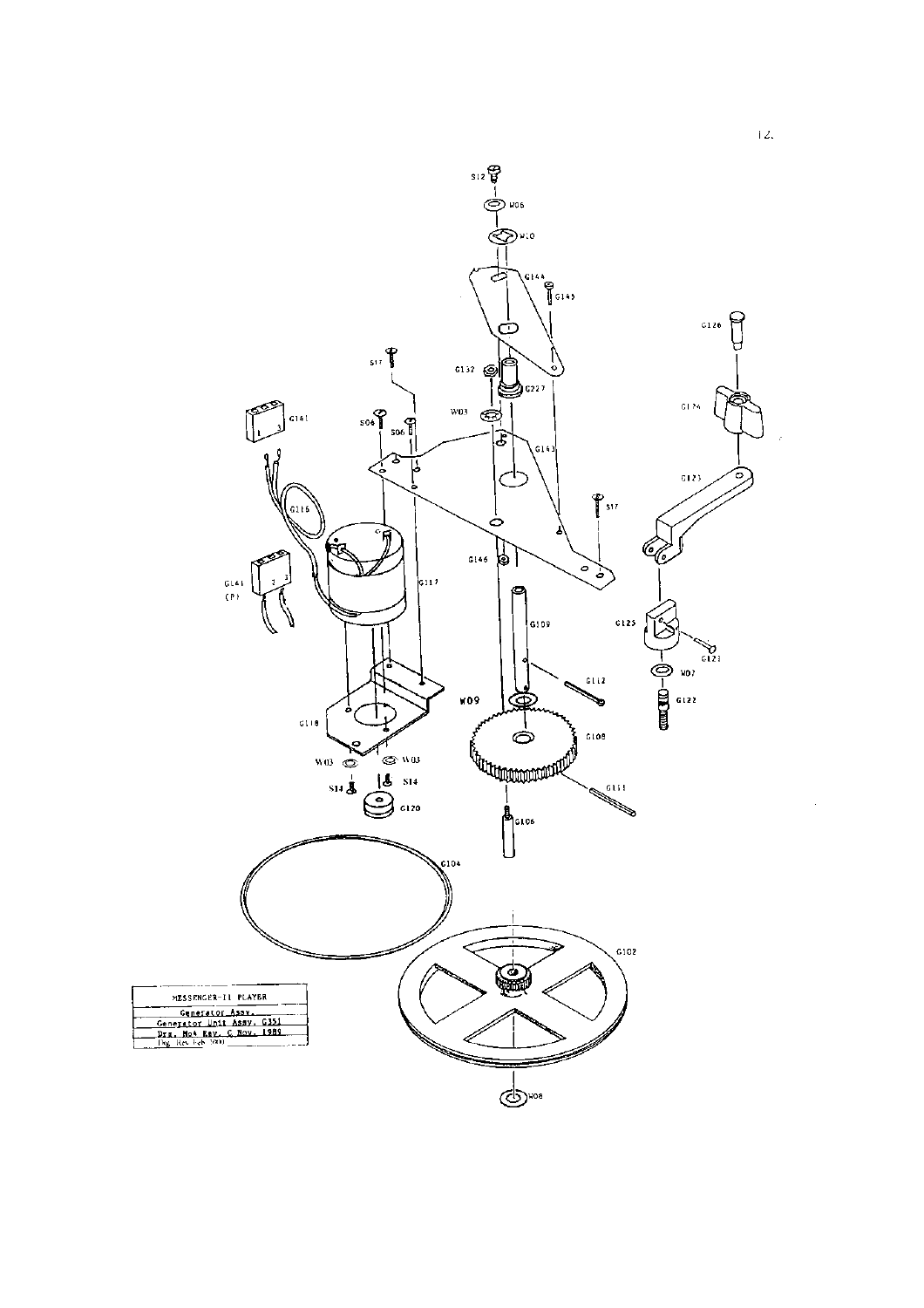# **MECHANISM ASSEMBLY - No. M200**

# NO. PART DESCRIPTION

| 5E01             | Reel cap circlip x 2              | M1.5               |
|------------------|-----------------------------------|--------------------|
| 5E02             | Brake plate guide pin circlip x 3 | M2                 |
| 5E02             | Pinch Roller frame post circlip   | M2                 |
| 5E03             | Clutch swivil pin circlip         | M3                 |
| 5E03             | Head base guide circlip x 3       | M3                 |
| 5M108            | Motor screw sleeve $(x3)$         | Machi              |
| 5M110            | Drive motor assembly              |                    |
| 5M114            | Playback head                     |                    |
| 5M115            | Pinch roller assembly             |                    |
| 5M117            | Capstan flywheel assembly         |                    |
| 5M120            | Drive belt                        | 75 x 1.            |
| 5M122            | Leaf switch $(x2)$                |                    |
| 5M127            | Flywheel assembly                 |                    |
| 5M139            | Pinch roller frame spring         |                    |
| 5M143            | Head base assembly                |                    |
| 5M145            | Head base spring                  |                    |
| 5M149            | Azimuth alignment spring          |                    |
| 5M153            | Latch plate                       |                    |
| 5M154            | Latch plate spring                |                    |
| 5M161            | Flywheel support plate            |                    |
| 5M162            | Flywheel thrust bearing           |                    |
| 5M166            | Brake plate assembly              |                    |
| 5M168            | Brake plate spring                |                    |
| 5M170            | Rewind motor assembly             |                    |
| 5M172            | Rewind motor plate                |                    |
| 5M174            | Rewind motor plate spring         |                    |
| 5M174            | Take-up Clutch spring             |                    |
| 5M178            | Cassette tension spring           |                    |
| 5M193            | Reel stand spring                 |                    |
| 5M194            | Reel stand $(1$ piece) $(x2)$     |                    |
| 5M195            | Reel stand rubber $(x2)$          |                    |
| 5M203            | Motor Cushion $(x3)$              |                    |
| 5M208            | Deck Plate Assembly               |                    |
| 5M238            | Take-up clutch assembly           |                    |
| 5P106            | Cable Tie 100mm                   |                    |
| 5S03             | Leaf switch screw $(x2)$          | M2x5               |
| 5S08             | Button frame screw $(x3)$         | M2.6x              |
| 5S08             | Rewind Motor Plate screw $(x2)$   | M2.6x              |
| 5S <sub>10</sub> | Playback head alignment screw     | M2x6               |
| 5S12             | Circuit board screw               | M3x6               |
| 5S12             | Flywheel supt. post screw $(x3)$  | M3x6               |
| 5S22             | Side Plate screw $(x2)$           | M3x6               |
| 5S23             | Drive Motor screw $(x3)$          | M2.7x              |
| 5S24             | Rewind motor screws $(x2)$        | M3x3.              |
| 5W01             | <b>Reel Stand Washer</b>          | Polysli            |
| 5W01             | <b>Flywheel Assembly Washer</b>   | Polysli            |
| 5W03             | Circuit board washer              | M <sub>3</sub> int |

ned brass

.2mm square section polyurethane

taptite screw  $56$  taptite screw  $56 \text{ taptite screw}$ Philips machine screw Philips machine screw Philips machine screw Philips taptite screw  $56$  machine screw 5 Philips machine screw ider  $M2.2x4x0.3$ ider  $M2.2x4x0.3$ ternal shakeproof washer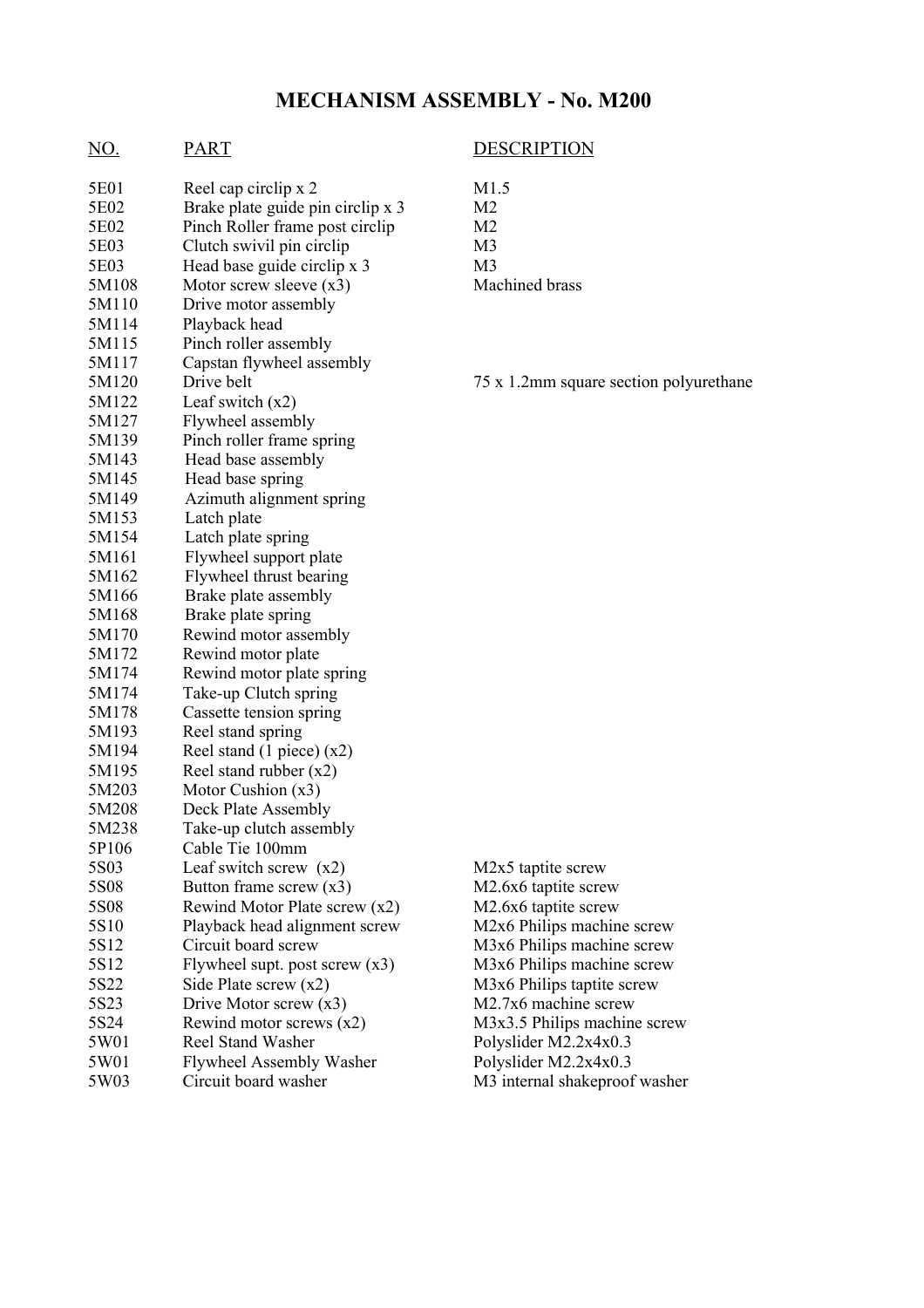# **SUB-ASSEMBLIES**

| 5M110 Drive Motor Assembly     |                                 |                                  |
|--------------------------------|---------------------------------|----------------------------------|
| 5M109                          | Drive motor                     | Mabuchi EG-510D-6F2, 6v, 2400rpm |
|                                | 5M111 Drive motor pulley        |                                  |
| 5P106                          | Cable Tie 150mm                 |                                  |
|                                |                                 |                                  |
| 5M115 Pinch Roller Assembly    |                                 |                                  |
| 5M136                          | Pinch roller                    | M130OD x $6.5$ x 2.5 bore        |
| 5M137                          | Pinch roller axle               | M11.2 x 2.5                      |
| 5M138                          | Pinch roller frame              |                                  |
| 5M130 Button frame assembly    |                                 |                                  |
| 5E02                           | Button shaft circlip            | M <sub>2</sub> E-clip            |
| 5M102                          | Stop button (red)               |                                  |
| 5M103                          | Play button (green)             |                                  |
| 5M104                          | Forward button (yellow)         |                                  |
| 5M105                          | Rewind button (blue)            |                                  |
| 5M131                          | Button frame                    | Pressed steel                    |
|                                | Button frame shaft              |                                  |
| 5M132                          |                                 | Pressed steel                    |
| 5M135                          | Button blade (x4)               |                                  |
| 5M175                          | Button spring $(f)$ $(x2)$      |                                  |
| 5M176                          | Button spring $(g)$ $(x2)$      |                                  |
| 5M143 Head Base Assembly       |                                 |                                  |
|                                | 5M144 Head Base                 |                                  |
|                                | 5M146 Replay head stud          |                                  |
| 5M150                          | Azimuth alignment stud          |                                  |
| 5M151                          | Cable Tie stud                  |                                  |
| 5M213                          | Pinch Roller Frame post         |                                  |
|                                |                                 |                                  |
| 5M157 Capstan Bearing Assembly |                                 |                                  |
| 5M158                          | Capstan bearing housing         |                                  |
| 5M159                          | Capstan bearings $(x2)$         |                                  |
|                                |                                 |                                  |
| 5M166 Brake Plate Assembly     |                                 |                                  |
|                                | 5M167 Brake plate               |                                  |
| 5M169                          | Brake Plate guide pin           |                                  |
| 5M170 Rewind Motor Assembly    |                                 |                                  |
| 5G117                          | Generator/Rewind motor          | Mabuchi RF-370-15370             |
| 5M186                          | <b>Rewind Motor Pulley</b>      |                                  |
| 5P106                          | Cable Tie 150mm                 |                                  |
|                                |                                 |                                  |
| 5M208 Deck Plate Assembly      |                                 |                                  |
| 5M155                          | Latch plate posts $(x2)$        |                                  |
| 5M157                          | <b>Capstan Bearing Assembly</b> |                                  |
| 5M163                          | Flywheel support post $(x3)$    |                                  |
| 5M169                          | Brake plate guide pins $(x3)$   |                                  |
| 5M192                          | Reel Shaft Assembly (x2)        |                                  |
| 5M209                          | Deck Plate                      |                                  |
| 5M210                          | Cassette Support stud $(x2)$    |                                  |
| 5M211                          | Cassette location pin $(x2)$    |                                  |
| 5M212                          | Head Bases Guide Pin (x3)       |                                  |
| 5M214                          | Cct board support post          |                                  |
| 5M256                          | Clutch swivil pin               |                                  |
|                                |                                 |                                  |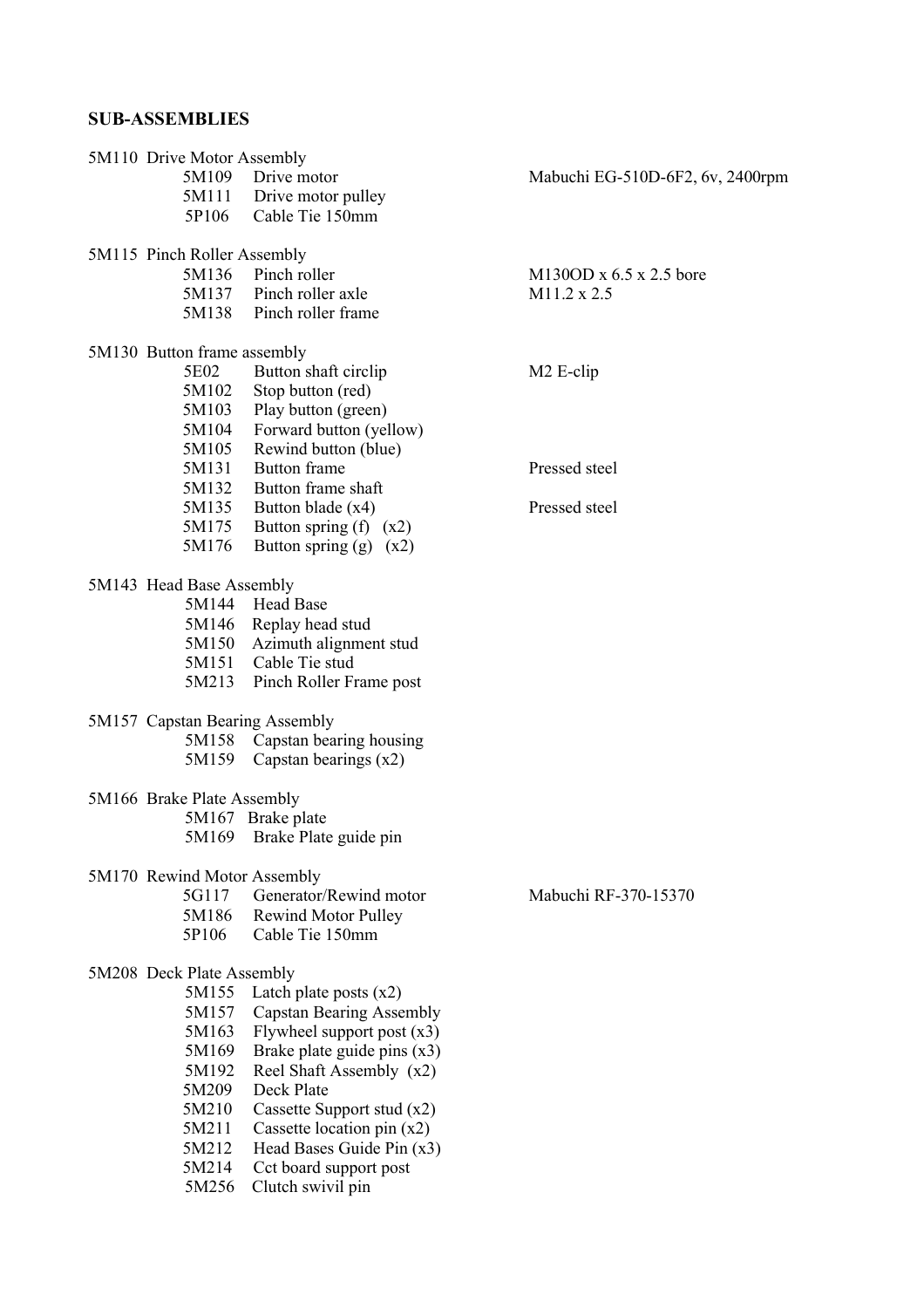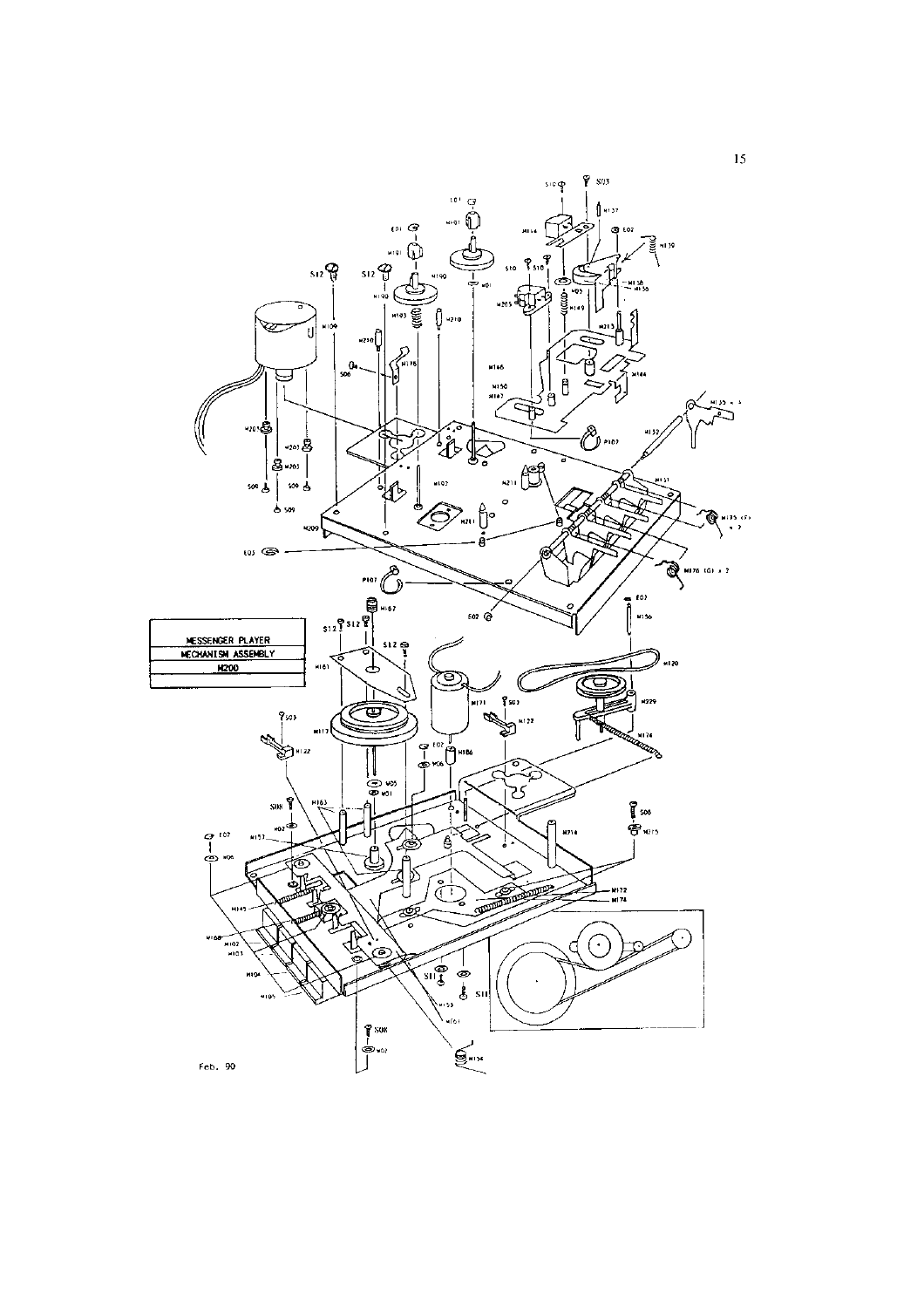# MESSENGER PLAYER PARTS LIST A.C. POWER SUPPLY ASSEMBLY NO. P100

| No.   | <b>PART</b>             | <b>DESCRIPTION</b>                      |
|-------|-------------------------|-----------------------------------------|
| 5P101 | Transformer             | $110/24v$ , 60Hz: $7v \times 2$ , 250mA |
| 5P102 | A.C. Socket             | Hosiden type No. HSC0438                |
| 5P103 | A.C. Socket back cover  | Hosiden type No. HSC0438-03-010         |
| 5P104 | Selector plate          | Moulded glass filled nylon              |
| 5P107 | Cable Tie x3            |                                         |
| 5P108 | A.C. Power cord         |                                         |
| 5P109 | Loom sleeve             | M8 O.D. X 20mm PVC tubing               |
| 5P110 | Cable insulation sleeve | Cable tie with screw hole               |
| 5P112 | Pin connector           | 3303-108 Adilam                         |
| 5P113 | Terminal clip (small)   | 3400-113 Adilam                         |
| 5P114 | Terminal clip (large)   | 3400-111 Adilam                         |
|       |                         |                                         |

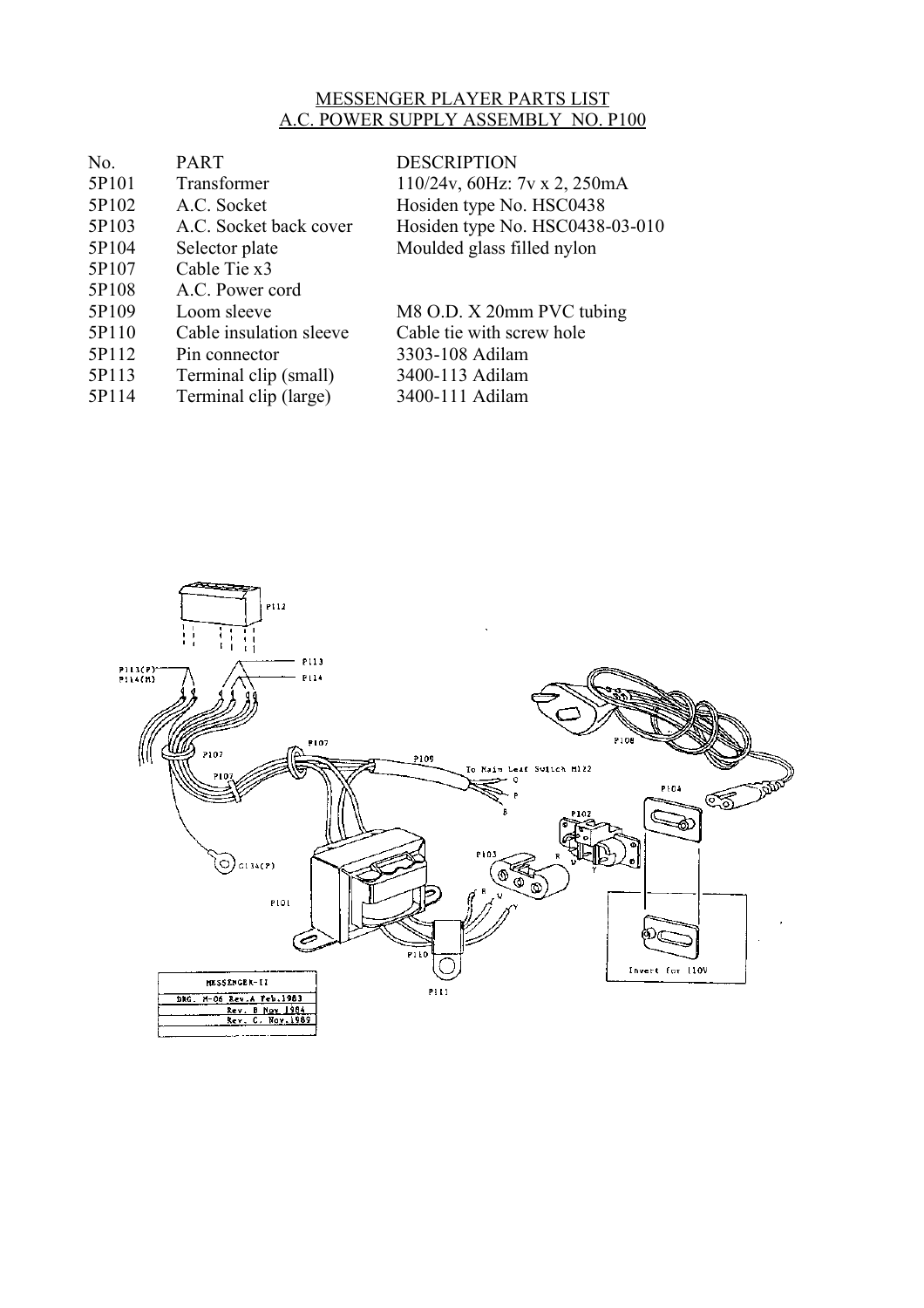

#### **CIRCUIT BOARD ASSEMBLIES B601 & B602**

- **5B601** Circuit Board Assembly (plain)
	- 5B600 Circuit Board ex supplier
	- 5B202 Volume Control wheel<br>5B208 Side plate
	- Side plate
	- 5B213 Pin connector (3 pin)
	- 5B214 Polarised Header
	- 5S01 Volume Control screw M1.7 x 5 machine screw

#### **5B602** Circuit Board Assembly (power)

- 5B601 Circuit Board Assembly (plain)
- 5B218 Pin connector (4 pin)
- 5B215 Voltage Regulator
- 5B216 Regulator diode
- 5B217 Capacitor 1000uF 16V

- 
- 5B207 Dress ring 5B207 Dress Ring
- 5B208 Side Plate 5B208 Side Plate
- **5B219** Side Plate Assembly (plain) **5B220** Side Plate Assembly (power) **5B601** Cct brd assmy plain **5B602** Side Plate Assembly po
	- 5B601 Cct brd assmy plain 5B602 Side Plate Assembly power
		-
		-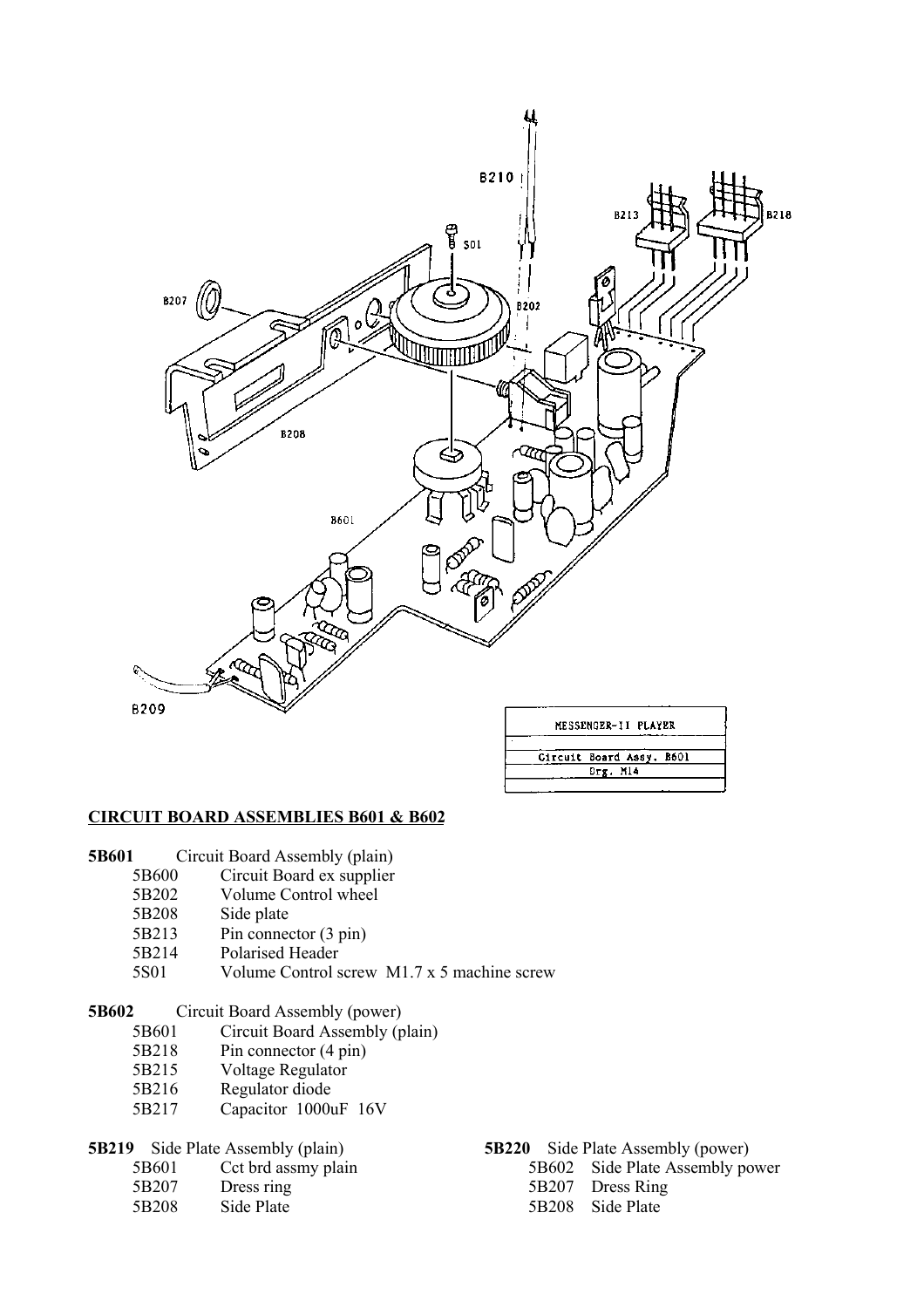

Note: Power and non-power versions are identical, except that non-power models may have components IC2, D3-D5,C19 omitted.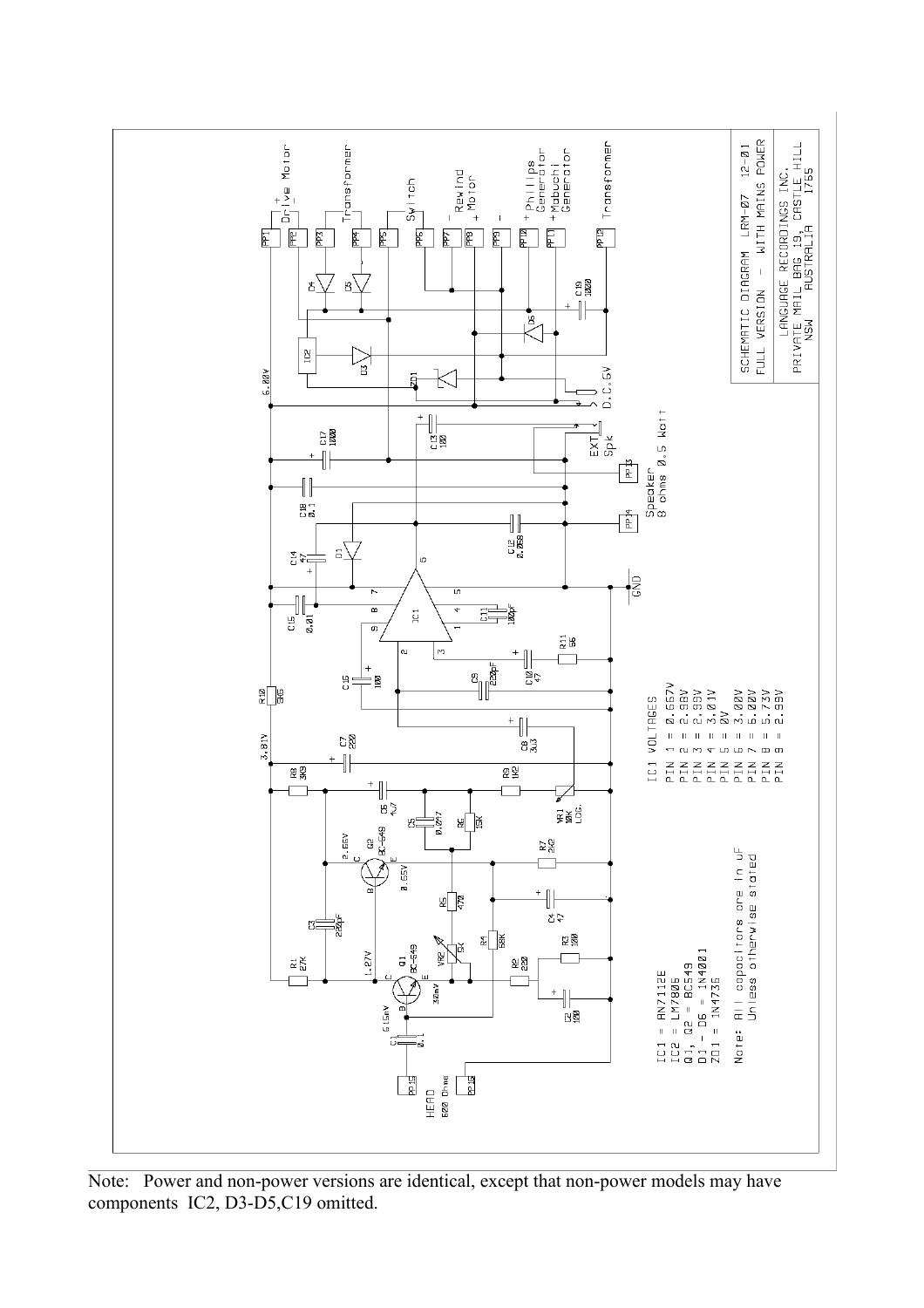